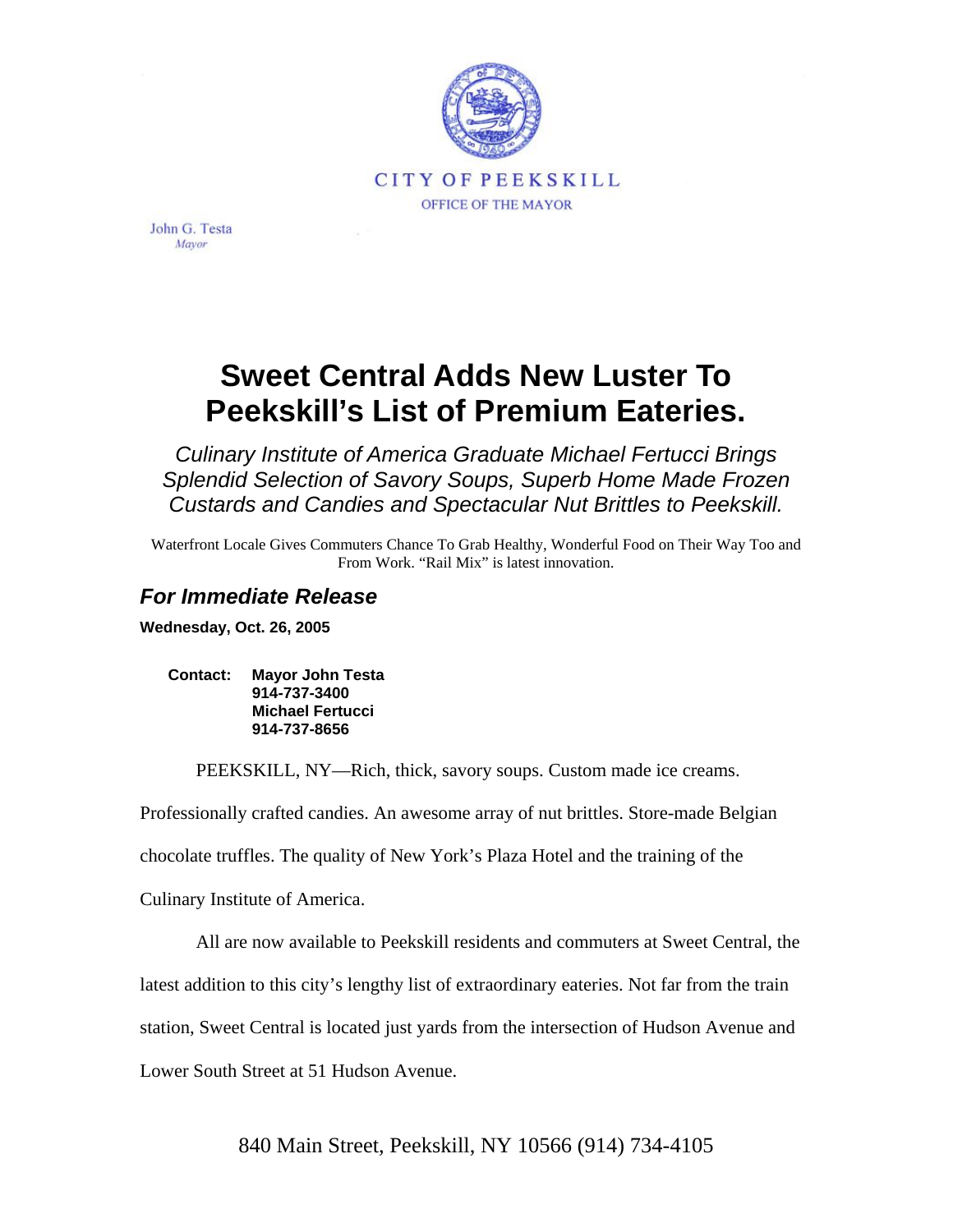Once a mere ice cream parlor, Sweet Central has been transformed into a gourmet's delight by new owner Michael Fertucci. When he graduated from the Culinary Institute eight years ago, Fertucci embarked on a voyage of learning and discovery that saw him handling tasks from serving as everything from a pastry chef to a acting as a chocolate and sugar sculptor at Manhattan's renown Plaza Hotel.

"Peekskill's energy and the opportunities it offers are drawing in a remarkable array of talented people," says Mayor John Testa. "Sweet Central is a welcome addition to our city's growing menu of great places to eat," he says.

Fertucci has made Sweet Central a place where everything is special. Even such basics as coffee and tea are the best that can be bought. The shop's espresso is imported directly from Italy. Its teas come in silk bags that provide extra richness and flavor.

Other warmer-uppers for the fall season include rich and hearty soups such as a flavorful butternut squash and a hearty lobster bisque. Both come in ample portions with bread or a roll for just \$4. Baked goods done daily at a local bakery to Fertucci's recipes are also affordable, unique and tasty, and include cinnamon-apple muffin tops and cranberry and raisin scones.

Those looking for chillier treats can try out Sweet Central's full menu of shakes, malteds, sorbets and iced custards. Ice custard is like ice cream only better. "It's a lot richer and creamier, because it has eggs as opposed to ice cream, which is just milk and ice milk," Fertucci says. In addition, each batch of Sweet Central's ice cream is mixed separately and then frozen slowly over a 24-hour period.

Besides such standards as chocolate and vanilla, Sweet Central also offers a unique array of distinctive flavors from cappuccino chocolate hazelnut to fig-flavored iced custards. Sorbets are made with real fruit and also appear in a wide variety of flavors. At any one times there will be 16 different flavors of ice cream available and numerous sorbets. "I stay away from the food colors and artificial flavors because that's not the way I was trained," Fertucci says. Customers are welcome to make their own special requests for specific flavors.

Ice cream cakes are another of Sweet Central's specialties, as are a wide variety of wonderful candies. Nut brittles offered range from fairly conventional almond, cashew and macadamia nut to pecan and walnut cinnamon brittle.

2